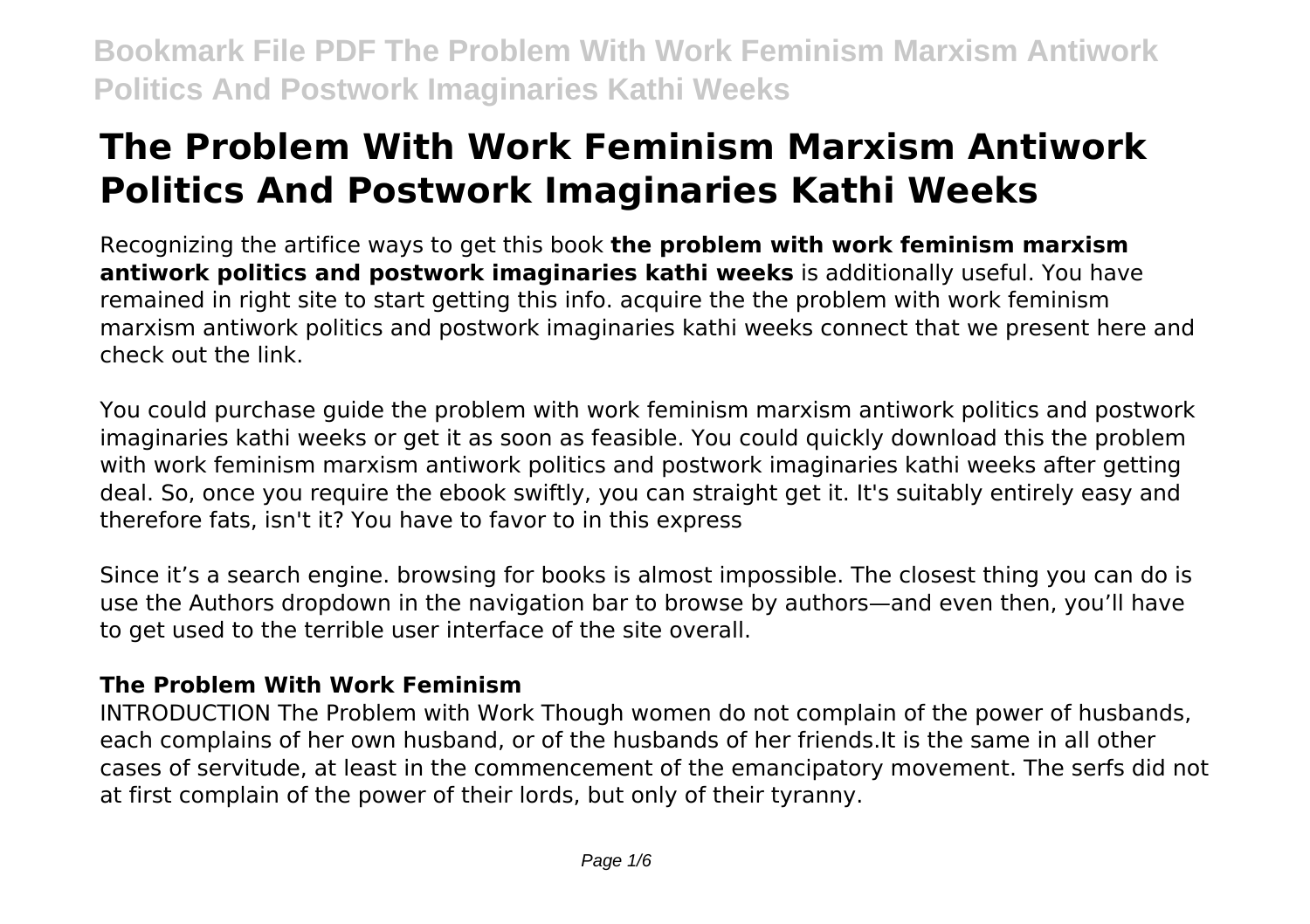## **The Problem with Work: Feminism, Marxism, Antiwork ...**

In The Problem with Work, Kathi Weeks boldly challenges the presupposition that work, or waged labor, is inherently a social and political good.While progressive political movements, including the Marxist and feminist movements, have fought for equal pay, better work conditions, and the recognition of unpaid work as a valued form of labor, even they have tended to accept work as a naturalized ...

#### **Duke University Press - The Problem with Work**

In The Problem with Work, Kathi Weeks boldly challenges the presupposition that work, or waged labor, is inherently a social and political good. While progressive political movements, including the Marxist and feminist movements, have fought for equal pay, better work conditions, and the recognition of unpaid work as a valued form of labor, even they have tended to accept work as a naturalized ...

#### **The Problem with Work: Feminism, Marxism, Antiwork ...**

In The Problem with Work, Kathi Weeks boldly challenges the presupposition that work, or waged labor, is inherently a social and political good.While progressive political movements, including the Marxist and feminist movements, have fought for equal pay, better work conditions, and the recognition of unpaid work as a valued form of labor, even they have tended to accept

#### **The Problem with Work: Feminism, Marxism, Antiwork ...**

Kathi Weeks' The Problem with Work: Feminism, Marxism, Antiwork Politics and Postwork Imaginaries is a brave, important and politically exciting book. Weeks uses her opening question, 'Why do we work so long and so hard?' to good effect (p. 1). With it, she begins a far-reaching discussion of radical political theory that is ultimately used to advance and defend the notion that we ought ...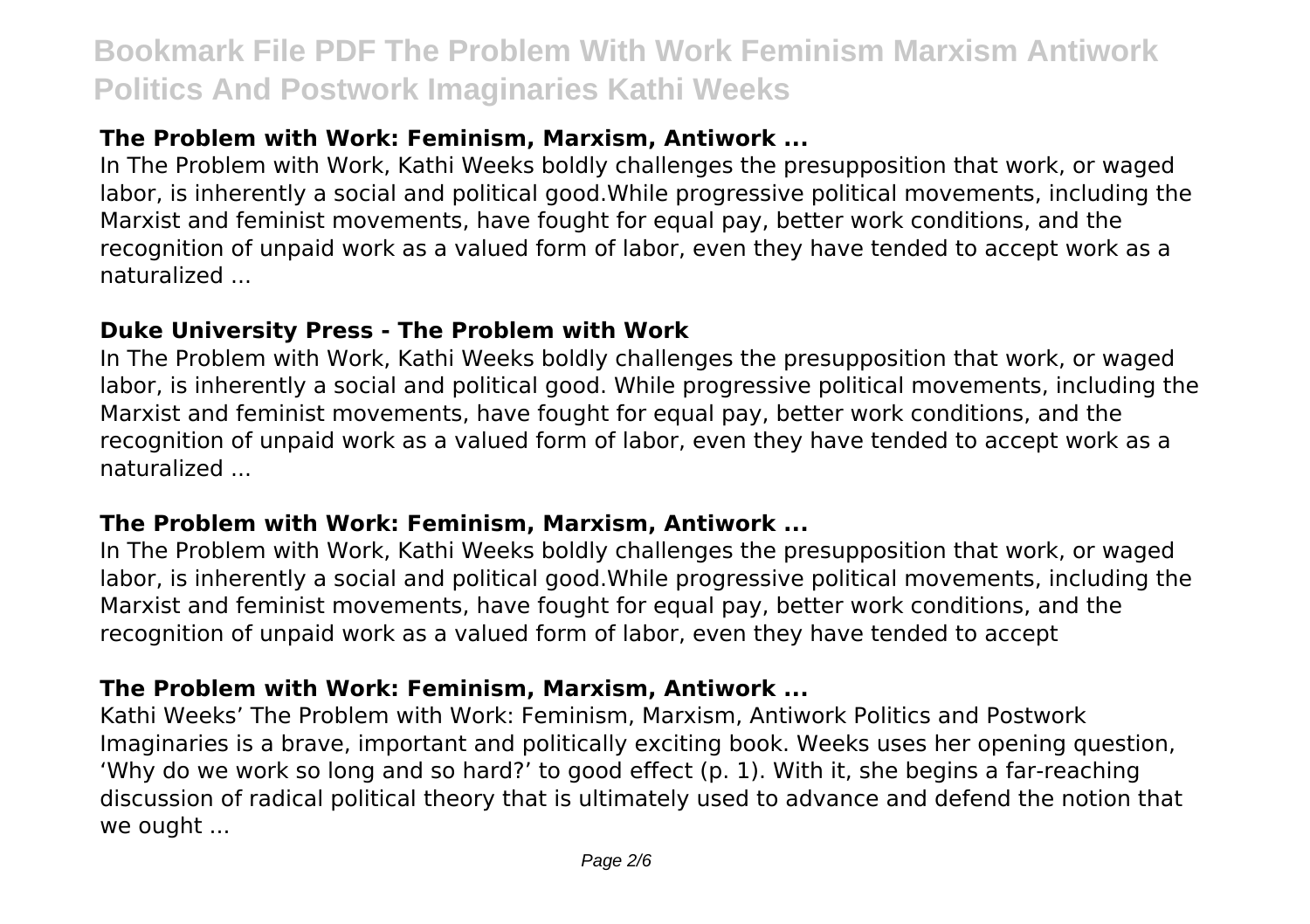#### **The problem with work: Feminism, Marxism, antiwork ...**

In The Problem with Work, Kathi Weeks boldly challenges the presupposition that work, or waged labor, is inherently a social and political good.While progressive political movements, including the Marxist and feminist movements, have fought for equal pay, better work conditions, and the recognition of unpaid work as a valued form of labor, even they have tended to accept work as a naturalized ...

#### **The Problem with Work: Feminism, Marxism, Antiwork ...**

In summary, my project can thus be said to begin with a historical tradition of Marxist feminism that often focused on the category of class, the ideal of equality, the problem of domestic labor, and the socialist struggle for more and better work, which I would like to redirect by way of the sometimes rather different commitments and imaginaries referenced by the categories of work, freedom ...

#### **The problem with work - Kathi Weeks**

(Note: because non-intersectional feminism is no feminism at all, this article will talk about what individuals can do to combat sexism, racism, and all forms of discrimination.) This post —the minutes from a Feminists at Work salon—contains some suggestions about calling out sexism, as well as about the self-care you may need to persevere in a hostile workplace.

#### **Feminism in the Workplace | The Muse**

Feminism shouldn't be a cis-centred, white-centred, middle-class narrative and it's time we stop denying that a lot of the time it is. The essence of feminism, of being a good feminist, should be rejecting the social constructs that define gender as a whole and to be free from the guilt and constraints that inevitably arise from the incoherent expectations we are conditioned to live up to.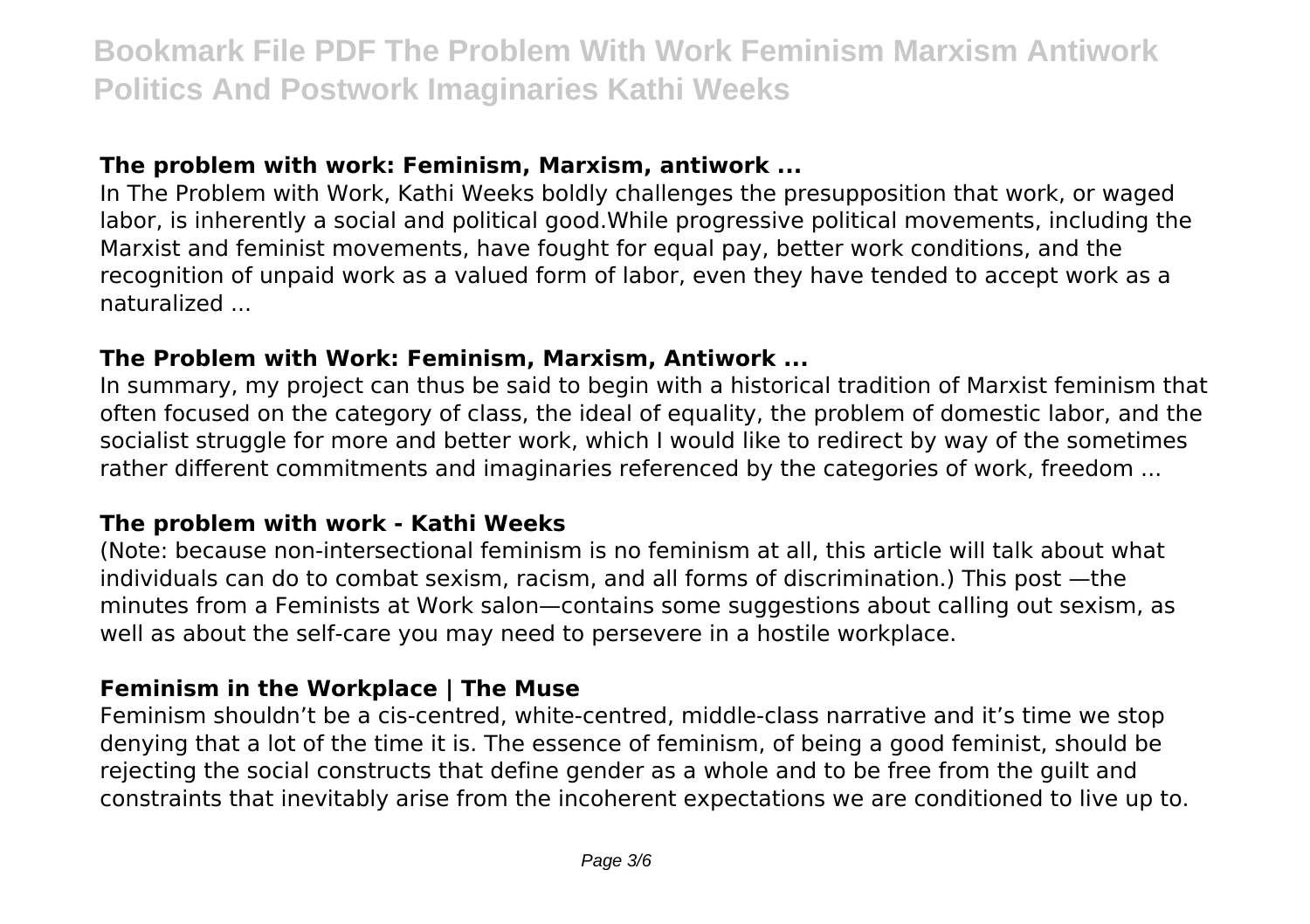## **The problem with feminism – The Oxford Student**

But the problem is that, like I said, feminism, in the process of enacting all of the progress of the last 50 years, became more than a philosophy—it became an institution. And institutions are always primarily interested in sustaining themselves first and engaging with the world as it is second.

#### **What's the Problem with Feminism? - Mark Manson**

Feminism at its core is about equality of men and women, not "sameness." So many people offer up the argument that women are not the "same" as men so there can't be equality.

#### **What Is Feminism, And Why Do So Many Women And Men Hate It?**

In The Problem with Work, Kathi Weeks boldly challenges the presupposition that work, or waged labor, is inherently a social and political good.

#### **The Problem with Work: Feminism, Marxism, Antiwork ...**

In her book, The Problem with Work: Feminism, Marxism, Antiwork Politics, and Postwork Imaginaries (2011), Dr. Kathi Weeks makes a case for shortening the working day to a six-hour day without a pay cut, as our forebears did when they fought and won the right to shorten the working day to an eight-hour workday in the 19th century.

#### **The Problem with Work: Feminism, Marxism, Antiwork ...**

In this case, domesticity and feminism are portrayed as in relation, rather than in opposition to each other.I argue that the reason Moll is able to attain this happy ending despite her "misfortunes" and "questionable morality," the reason why feminism and domesticity seem to fuse with or complement each other, is that Moll discovers a way to make her own money through hard work: she ...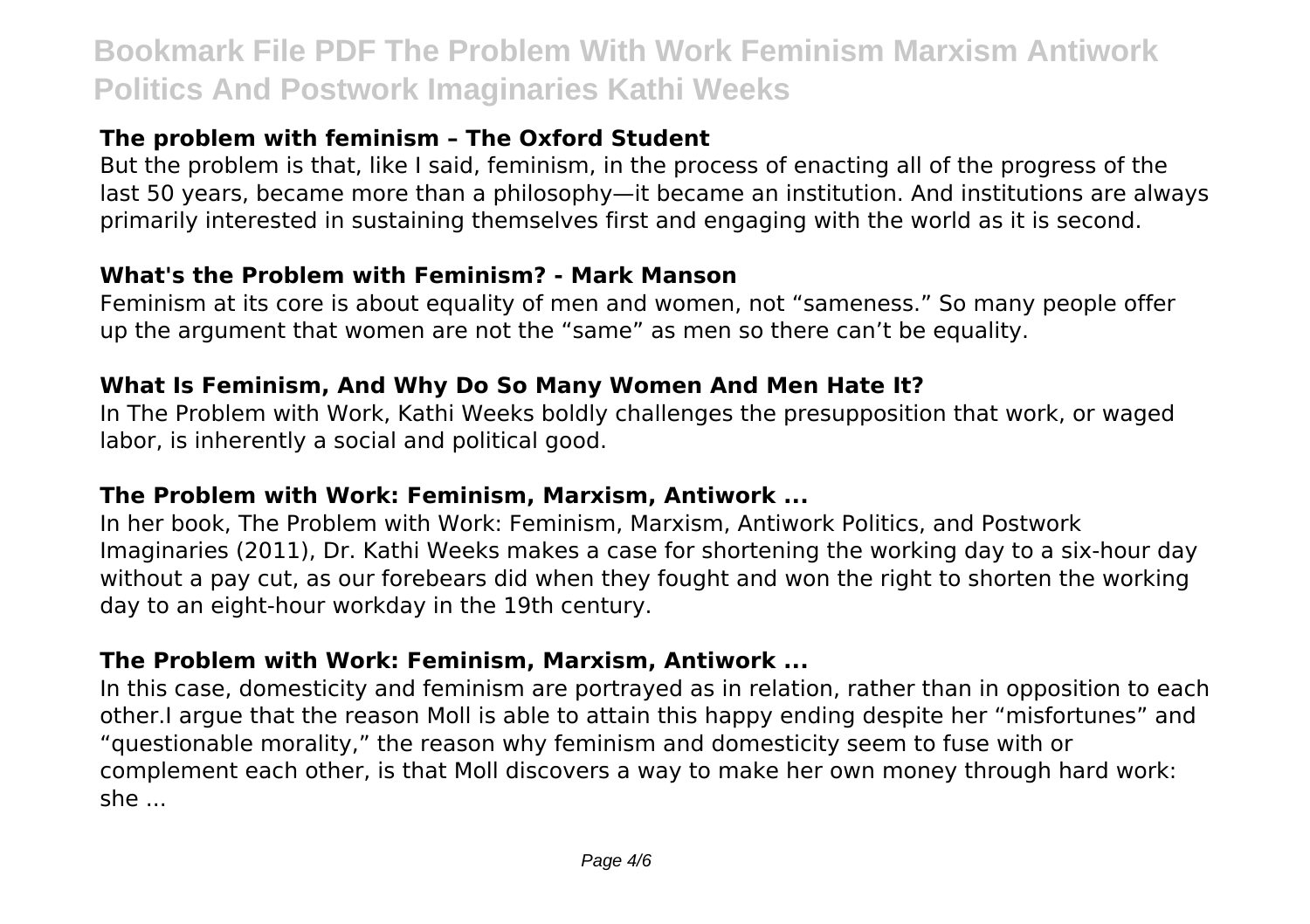## **Defoe's Uneasy Feminism: The Problem of the 'Anti-Domestic ...**

In her book "The Problem with Work: Feminism, Marxism, Antiwork Politics and Postwork Imaginaries" Kathi Weeks (2011) argues that today we work too hard and that work is quite important that is a requirement to survive. Work has become a privatized system and ultimately is a way of life (p.3).

#### **The Problem with Work: Feminism, Marxism, Antiwork ...**

However, one of the key obstacles when it comes to feminism's current PR problem is those partaking in the movement who have cultivated a self-centered, self-congratulating approach to the cause.

### **The Problem with "Feminism" Today | by Roxanna Azimy ...**

Many women have a problem with feminism because it is predominantly white, western, and ablebodied, such that feminism itself is often hypocritically marginalising other groups of women. However, most opposition to the feminist movement is critical for entirely different reasons; misinformed and ignorant dislike of the idea of a progressive and egalitarian movement, merely trying to promote ...

# **The problem with mainstream feminism | Shout Out UK**

Weeks boldly challenges the presupposition that work, or waged labor, is inherently a social and political good. While progressive political movements, including the Marxist and feminist movements, have fought for equal pay, better work conditions, and the recognition of unpaid work as a valued form of labor, even they have tended to accept work as a naturalized or inevitable activity. Weeks ...

### **The Problem with Work: Feminism, Marxism, Antiwork ...**